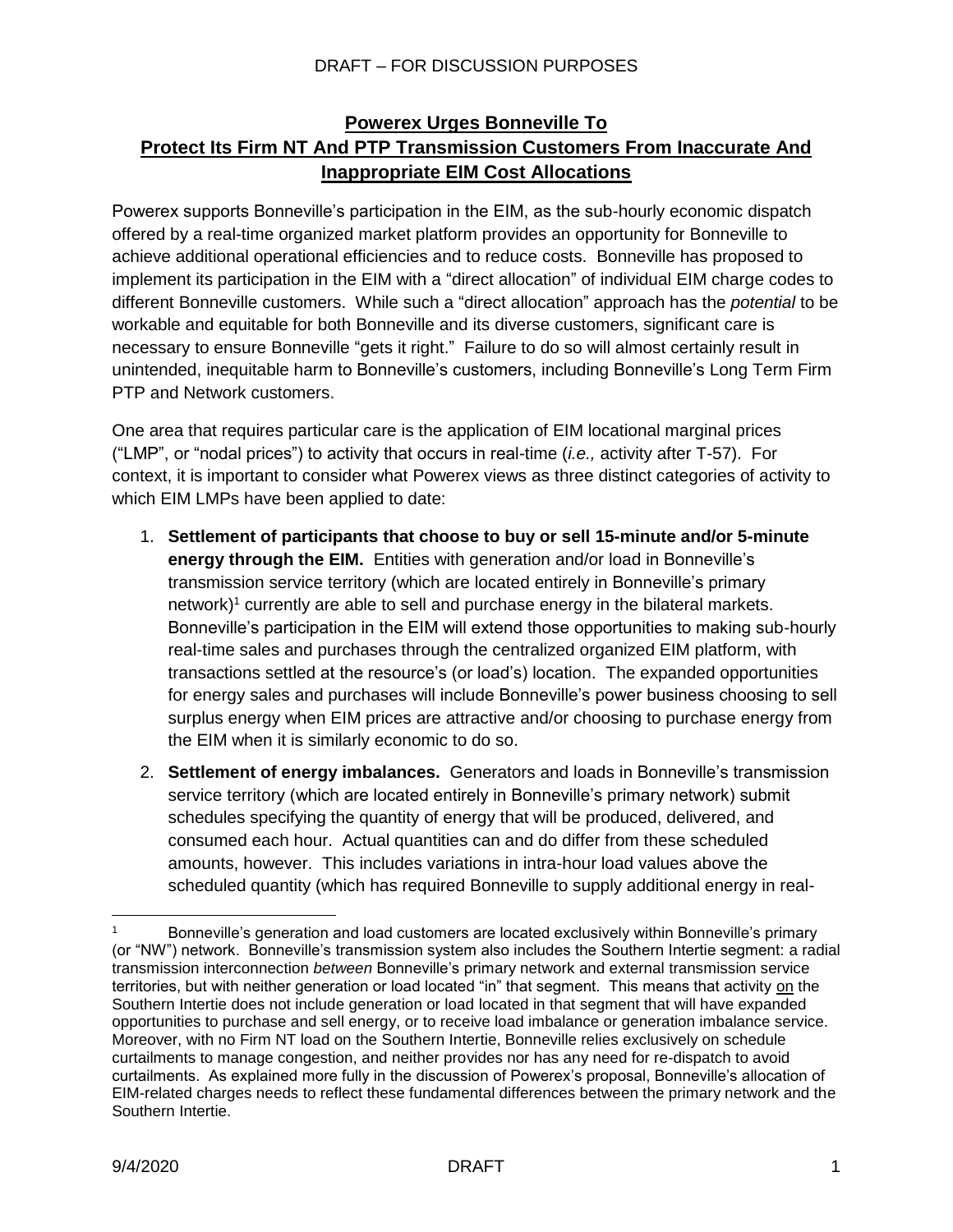time from its resources); and similarly intra-hour variations in load values below the scheduled quantity (which has required Bonneville to absorb energy in real-time by reducing the output from its resources). Transmission service providers are required to provide this load imbalance service, which is often referred to as "Schedule 4" service under the *pro forma* OATT. Similarly, variation in intra-hour output from generation that is higher or lower than the scheduled quantity, as is particularly the case for variable energy resources, has also been balanced by Bonneville reducing or increasing supply from its resources. Transmission service providers are also required to provide this generation imbalance service, which is often referred to as "Schedule 9" service under the *pro forma* OATT. Bonneville, like other transmission providers that participate in the EIM, will leverage the EIM to balance these variations in the least-cost manner from all available participating resources (*i.e.,* not necessarily from the Federal system), and will use EIM prices to determine the charges for these load and generation imbalance services.

3. **Settlement of re-dispatch to manage congestion between locations.** When transmission constraints arise and limit the flow of power between locations on Bonneville's system, Bonneville may curtail schedules based on OATT service priority. In order to avoid curtailing transmission customers, Bonneville may instead re-dispatch generation resources, increasing output of resources located "downstream" of the constraint, and reducing the output of resources located "upstream" of the constraint, in equal and offsetting quantities (net of losses). This congestion re-dispatch service is generally provided today to avoid curtailing Firm NT customers (which are only located in Bonneville's primary network) using resources of the Federal power system, and the costs recovered from all Firm NT customers<sup>2</sup>. Once Bonneville joins the EIM, the EIM will be able to draw upon all participating resources (*i.e.,* not necessarily from the Federal system) to find the lowest cost manner of providing this re-dispatch service. The EIM will thus provide any necessary transmission congestion re-dispatch service on Bonneville's network, with LMPs differences between location A and location B being used as the prices to settle the service with Bonneville.

In Powerex's view, it has generally been workable and beneficial to apply EIM LMPs to the first two categories of activity described above. That is, customers that choose to buy or sell energy in the EIM are appropriately settled at the EIM LMPs where the energy is provided. Similarly, customers whose actual generation or load differs from their scheduled quantities are appropriately paid or charged the EIM LMPs at the location where they provided or consumed additional energy.

Regarding the third category of activity, Powerex believes the EIM has also been successful in identifying the least-cost way of relieving congestion on the grid; however, the manner in which the cost of this re-dispatch has been recovered by transmission providers in the EIM has been highly inappropriate and problematic. In particular:

<sup>2</sup> Powerex understands that BPA also has discretion to provide redispatch to avoid curtailing lower priority transmission service, but that such actions are rare.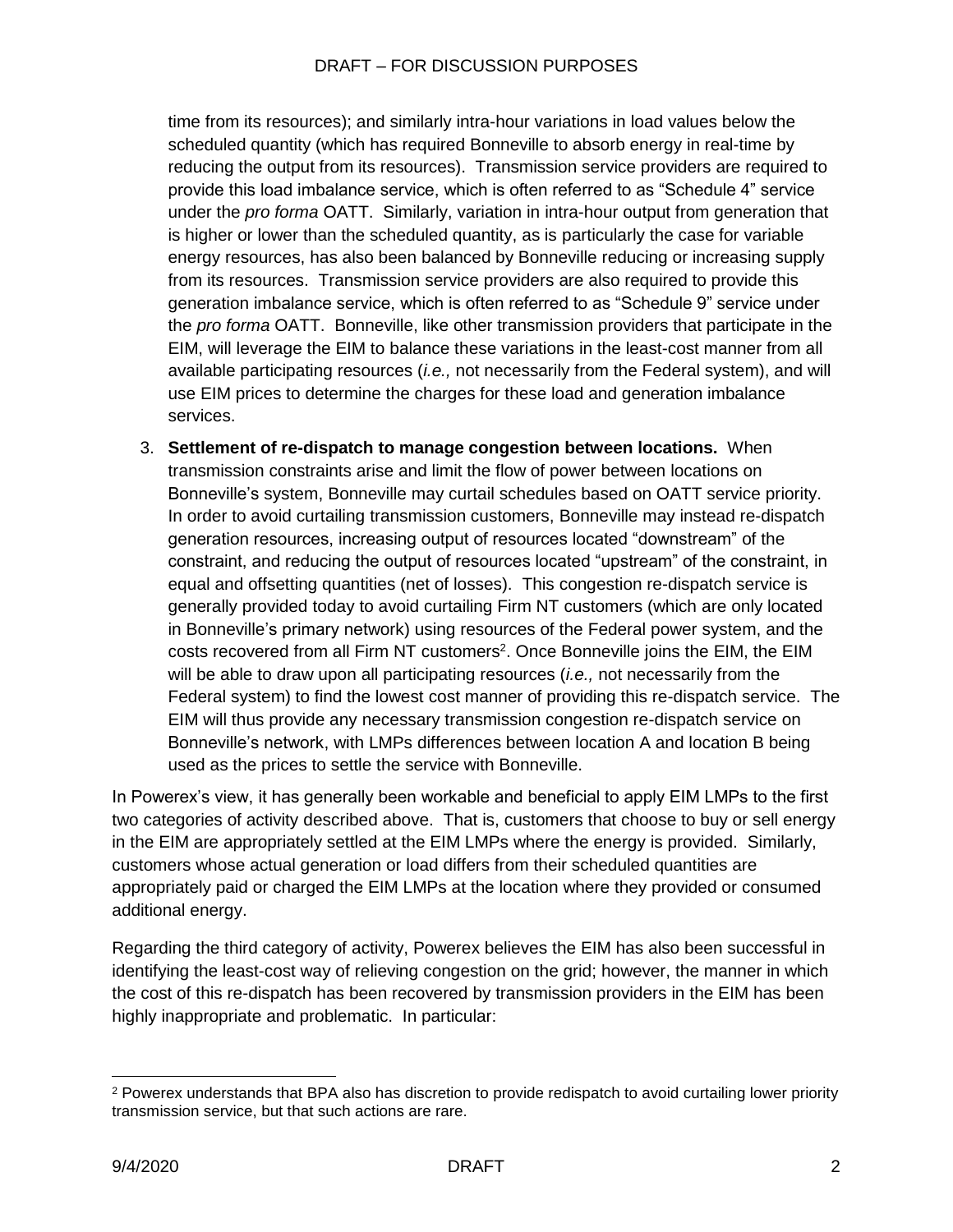- 1. Other transmission providers have elected to apply EIM LMPs not just to the quantity of re-dispatch provided (and charged by the CAISO), but based on the *entire quantity* of transmission schedules submitted (or modified) after T-57 on the congested path. This often results in a gross over-collection of EIM re-dispatch costs from transmission customers relative to the re-dispatch service provided by the EIM, and also a gross overcollection of the net amount actually charged by the CAISO to the transmission provider (after considering that the excess congestion charges applied to customers after T-57 are typically returned to the EIM Entity through offsetting credits in separate EIM charge codes).
- 2. Other transmission providers have elected to charge the re-dispatch costs to the specific Firm NT, Firm PTP, and Non-Firm transmission customers that schedule energy after T-57, rather than to first apply such re-dispatch costs to all Non-Firm schedules (and/or to alternatively curtail Non-Firm schedules), consistent with the priority of Firm PTP and Firm NT service to the applicable constrained path under the OATT framework.

As a simple example, if a path is full with both Firm and Non-Firm schedules and requires 50 MW of congestion to be relieved, what *should* happen is either 50 MW of Non-Firm schedules are curtailed, or resources are re-dispatched by 50 MW, with the costs recovered from the Non-Firm schedules causing the congestion (and thus directly benefiting from the redispatch). But the highly flawed approach taken by other transmission providers—and proposed to be taken by Bonneville—is to charge the EIM LMPs on the entire quantity of transmission schedules submitted or changed after the new and arbitrary EIM deadline of T-57. This approach not only recovers the wrong costs (based on the quantity of schedules submitted after T-57 rather than on the quantity of re-dispatch service provided and charged for by the CAISO), but it recovers it from the wrong customers (based on the timestamp of schedule submission rather than on OATT service priority).

It is simply a misnomer to refer to this third category of activity as "imbalances" at all, as transmission schedules involve an equal and offsetting quantity of energy at the POR and at the POD. It is particularly inaccurate to associate the need for EIM re-dispatch to schedules submitted by customers that have invested in Firm NT and Firm PTP rights, given that the use of those rights generally:

- **Does not cause transmission congestion** since Firm rights, by definition, represent the capability of transmission facilities to accept schedules *without* experiencing congestion. Firm PTP and Firm Network customers have paid for this priority access under the OATT, and the mere use of these rights must not be mischaracterized as causing congestion.
- **Does not cause Bonneville to incur any net EIM costs** that need to be allocated to customers.<sup>3</sup>

<sup>&</sup>lt;sup>3</sup> Under the EIM settlements system, there are frequently equal and opposite amounts contained in different charge codes, but that result in far smaller (or no) net financial impact to the EIM Entity.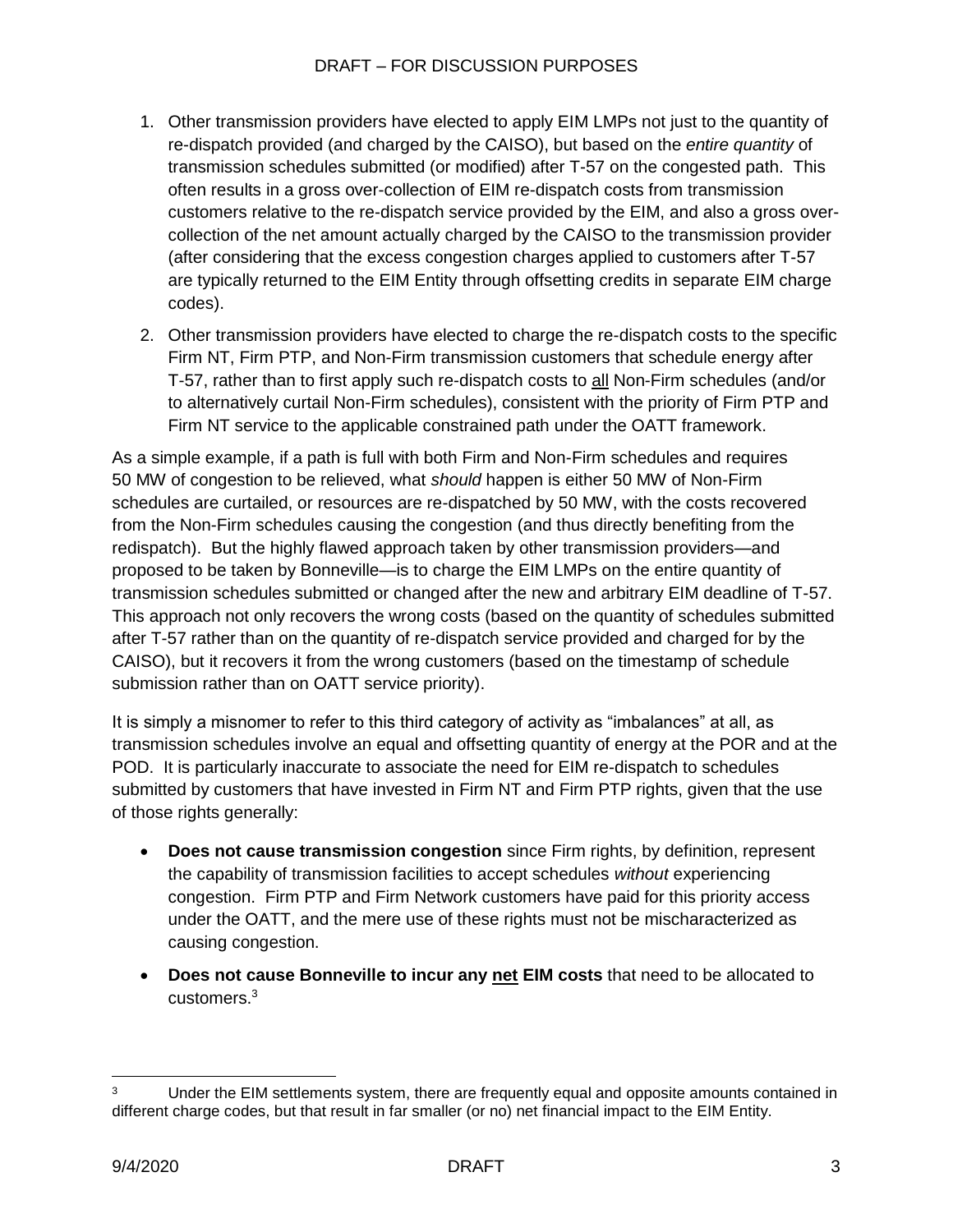Rather than reflecting the appropriate value of genuine **energy** imbalances, applying EIM LMPs to a scheduled use of transmission—by treating the energy at the POR as a "sale" to the EIM and the energy at the POD as a "purchase" from the EIM—results in charging a "toll" for **transmission service** between two points. But *Bonneville already has a framework for providing and charging for transmission service (***i.e.,** *Bonneville's OATT), which applies to service scheduled both before and after T-57.* There is absolutely nothing in the EIM rules that requires—or warrants—Bonneville discarding that framework for transmission service after T-57. Under the approach taken by other transmission providers (and initially proposed by Bonneville), transmission access and the allocation of any re-dispatch costs would cease to be based on OATT service priority. Instead, Bonneville would levy a toll on all transmission service used after T-57, even on service to customers that have already paid for priority Firm rights on its transmission system, and the amount of the tolls would have nothing to do with Bonneville's need to recover the cost of re-dispatch in the EIM.

The harm from such an approach would be experienced by a broad array of Bonneville customers that invest in—and seek to use—Firm transmission service up to the established scheduling deadline, including:

- Bonneville customers that use Firm NT service to use their own resources to balance their generation and/or loads in real-time;
- Bonneville Preference customers that use Firm PTP service to balance their generation and/or loads in real-time;
- Bonneville customers that use Firm PTP service to deliver the real-time output of renewable resources located in Bonneville's transmission territory back to their loads;
- Bonneville "slice" customers that use Firm PTP service to deliver that output to loads within or outside Bonneville's area:
- Sellers of the output of renewable resources outside Bonneville's service area that wheel-through Bonneville's territory using Firm PTP service;
- Bonneville customers that invest in Firm PTP service to make sales in the CAISO's Hour Ahead market;
- Bonneville customers that invest in Firm PTP service to make sale in the CAISO's Fifteen Minute Market;
- Bonneville customers that use Firm service to support dynamic scheduling; and
- Bonneville customers that set aside Firm PTP transmission and make it available for EIM transfers (*i.e.,* ETSRs).

If the ability of these customers to use their Firm rights ends at T-57—or if schedule changes after T-57 exposes the customers to unpredictable EIM "imbalance" charges—then the value provided by investing in Firm transmission service from Bonneville will be significantly eroded. Perhaps the greatest impact would be seen on Firm transmission on the Southern Intertie, where the application of EIM imbalance charges to schedules after T-57 would completely nullify the value of Firm transmission to support CAISO intertie bids in the HASP or FMM, and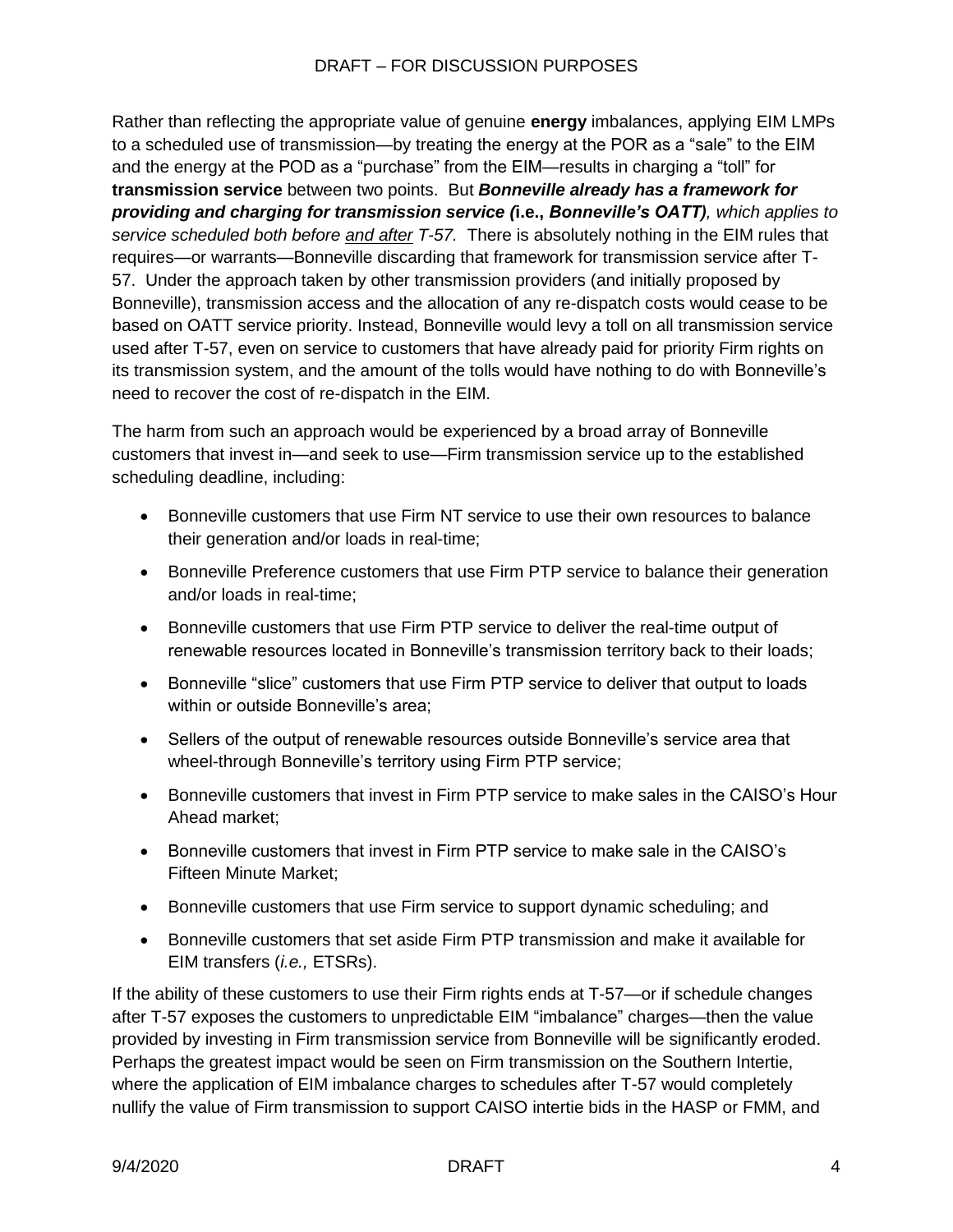would also nullify any value of Firm transmission made available for EIM transfers as ETSRs. On the Southern Intertie as well as on certain paths on Bonneville's primary network, a key benefit of investing in Firm transmission is to be able to move power from a lower-price market to a higher-price market, thereby earning the price difference that reflects congestion. But the application of EIM imbalance charges to such deliveries would completely unwind that value, charging the Firm transmission customer for the very value that those rights were intended to earn.



At the same time, applying EIM imbalance charges solely based on the T-57 deadline would also allow Non-Firm schedules that are submitted early enough to use transmission capacity paid for by Firm NT and Firm PTP customers, while evading any contribution to recovering Bonneville's cost of re-dispatch to manage the congestion the Non-Firm schedules may cause. These effects would not only be economically harmful for the customers that invest in Firm transmission to support activity after T-57, but will ultimately weaken the business model through which Bonneville recovers the annual revenue requirement for its transmission system. In Powerex's view, the consequences of implementing Bonneville's EIM participation in this manner are likely to far outweigh the potential benefits EIM participation would otherwise provide to Bonneville and its customers.

Powerex urges Bonneville to avoid repeating the flawed and harmful application of EIM LMPs to transmission schedules that other transmission providers have adopted. Instead, Powerex believes Bonneville has an opportunity to demonstrate that EIM participation can be achieved in a manner that respects and upholds the OATT framework. This entails:

- Leveraging the EIM to find lower-cost re-dispatch opportunities to manage congestion on its primary network;
- Recovering the cost of that re-dispatch accurately and according to OATT service priority, meaning that: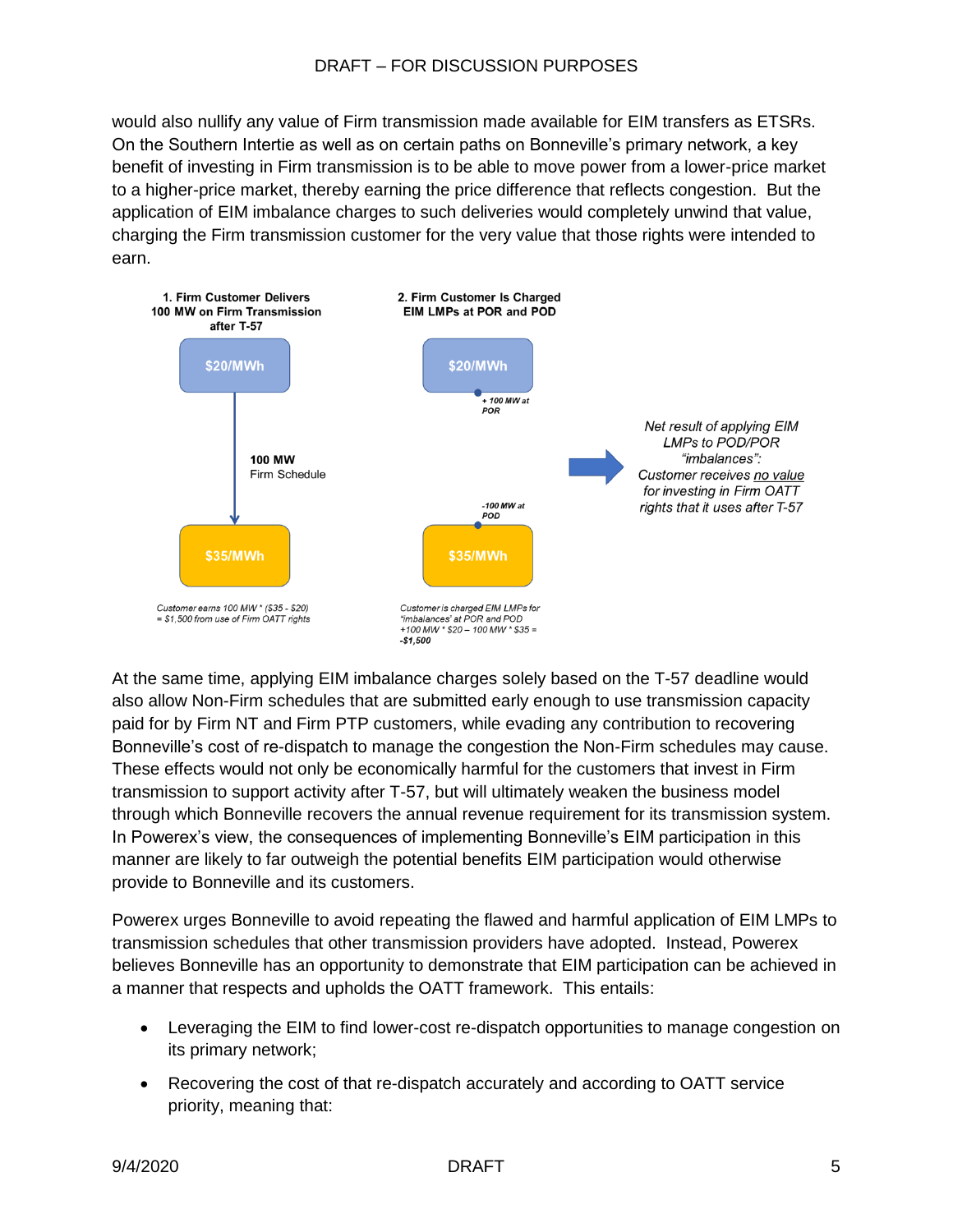- o Discretionary redispatch costs are recovered first from Non-Firm schedules on the congested paths (and/or Non-Firm schedules are curtailed instead of such discretionary re-dispatch); and
- $\circ$  in the limited instances that congestion arises from only the use of Firm rights (*e.g.,* in the case of de-rates), the OATT provides that the cost of NT re-dispatch to avoid curtailing Firm load customers is recovered through the rates for Firm NT service—that is, from NT customers *as a group*. Notably, this cost should be lower than today, all else equal, due to the efficiency of the EIM in providing this service.

In the following sections, Powerex identifies the specific OATT principles that it believes must be—and can be—preserved under Bonneville's EIM implementation, and Powerex outlines a specific proposal for Bonneville to allocate EIM re-dispatch costs consistent with those principles.

## **Bonneville's EIM Implementation Must Uphold OATT Principles of Transmission Access and Cost Recovery**

Bonneville's participation in the EIM is intended to realize benefits from more efficient dispatch of available resources and diversity benefits across the broader footprint; it should not alter the core principles under Bonneville's OATT for providing transmission access or for recovering costs, including congestion re-dispatch costs. The figure below illustrates four common congestion scenarios and the familiar outcomes under the OATT framework:

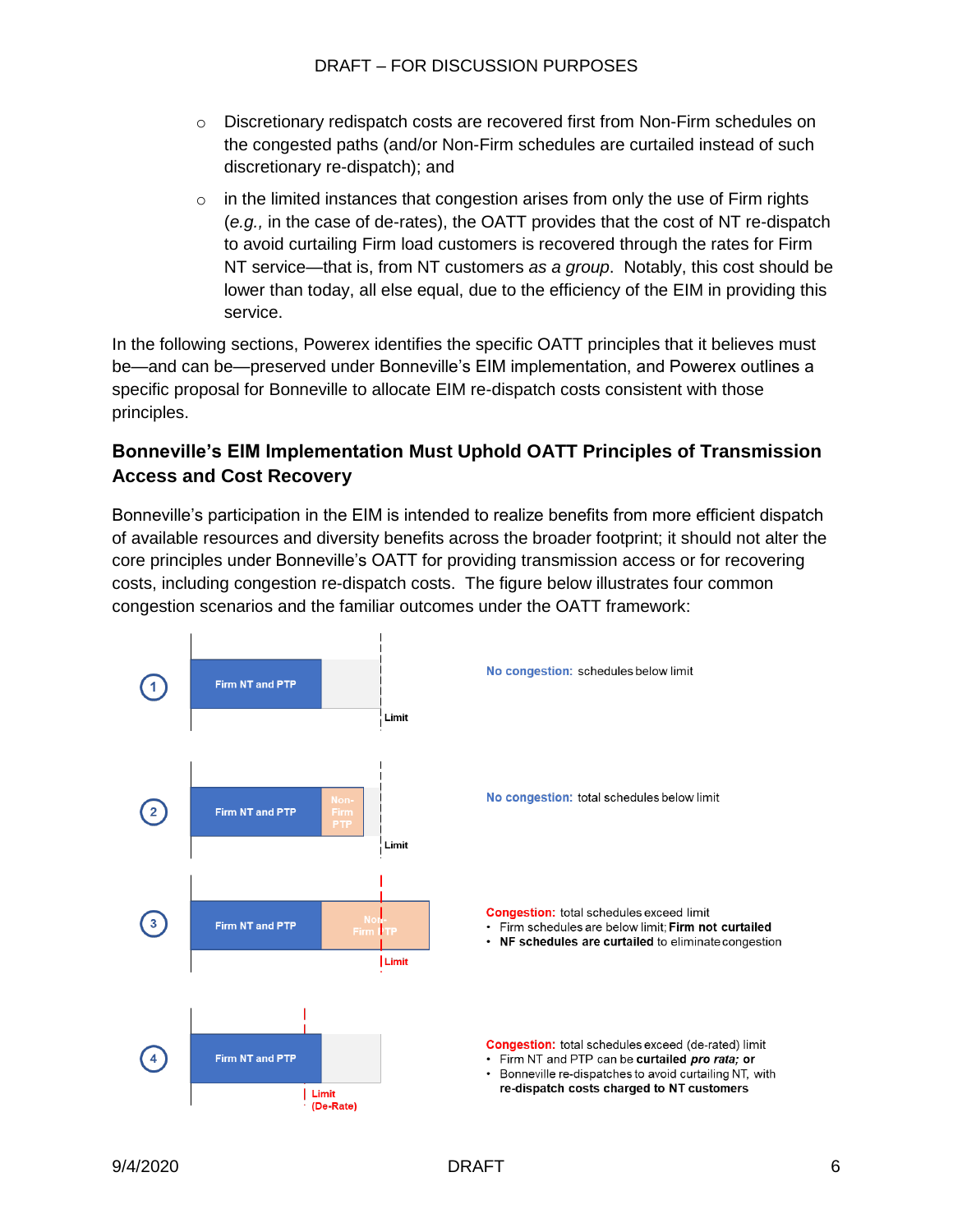Powerex believes that Bonneville's EIM implementation should strive to preserve these same general principles, even as its EIM participation provides additional opportunities to efficiently manage its system. More specifically, EIM implementation can be compatible with the OATT framework if the following apply:

- When there is space for all Firm (Network and PTP service) schedules, these schedules do not incur any additional charges, even if there is congestion (i.e. due to Non-Firm schedules and/or additional EIM transactions);
- When there is congestion as a result of Non-Firm schedules, then the Non-Firm schedules should either be curtailed (as they are today) or assigned the EIM-based congestion charges (in the form of EIM "imbalance charges" at the POR and POD, which reflect the cost of EIM re-dispatch needed to avoid non-firm curtailments); and
- When there is not enough space for all Firm (NT and PTP) schedules (*i.e.,* due to a derate), then either:
	- o All Firm schedules should be curtailed *pro rata* (as occurs today on the Southern Intertie segment and should continue to occur on the Southern Intertie segment); or
	- $\circ$  Resources are re-dispatched to avoid NT curtailment, with the net cost recovered from NT customers (as occurs today on Bonneville's primary network and should continue to occur, but with more efficient and cost-effective re-dispatch being provided by the EIM).

Powerex is greatly concerned that Bonneville's proposal to apply EIM "imbalance" charges to the use of Firm PTP and Firm Network transmission rights after T-57 will not only fail to achieve the above outcomes, it will be entirely incompatible with the OATT framework. Indeed, Bonneville's proposal will in many ways *supplant* the OATT priority-based framework within the operational timeframe of the EIM. As demonstrated in the examples below, Bonneville's proposal to apply EIM "imbalance energy" charges to Firm PTP and Firm Network schedules submitted or modified after T-57 will lead to two major problems:

- 1. It will inappropriately apply EIM congestion charges to Firm PTP and Firm Network schedules, even though there is sufficient transmission space for Firm schedules to flow and no re-dispatch is necessary, nor are any costs incurred by Bonneville to enable these schedules to flow; and
- 2. When a de-rate results in insufficient transmission space to allow Firm schedules to flow, the proposal will fail to accurately recover Bonneville's net EIM re-dispatch costs, and will instead grossly overcharge Firm schedules relative to the EIM re-dispatch costs actually incurred (through multiple offsetting EIM charge codes).

## **Example 1: Bonneville's Proposal Charges Firm Schedules For Use Of Their Rights**

Consider a path between locations A and B, with a scheduling limit of 100 MW. This path has been fully subscribed on a Firm basis to NT and PTP customers.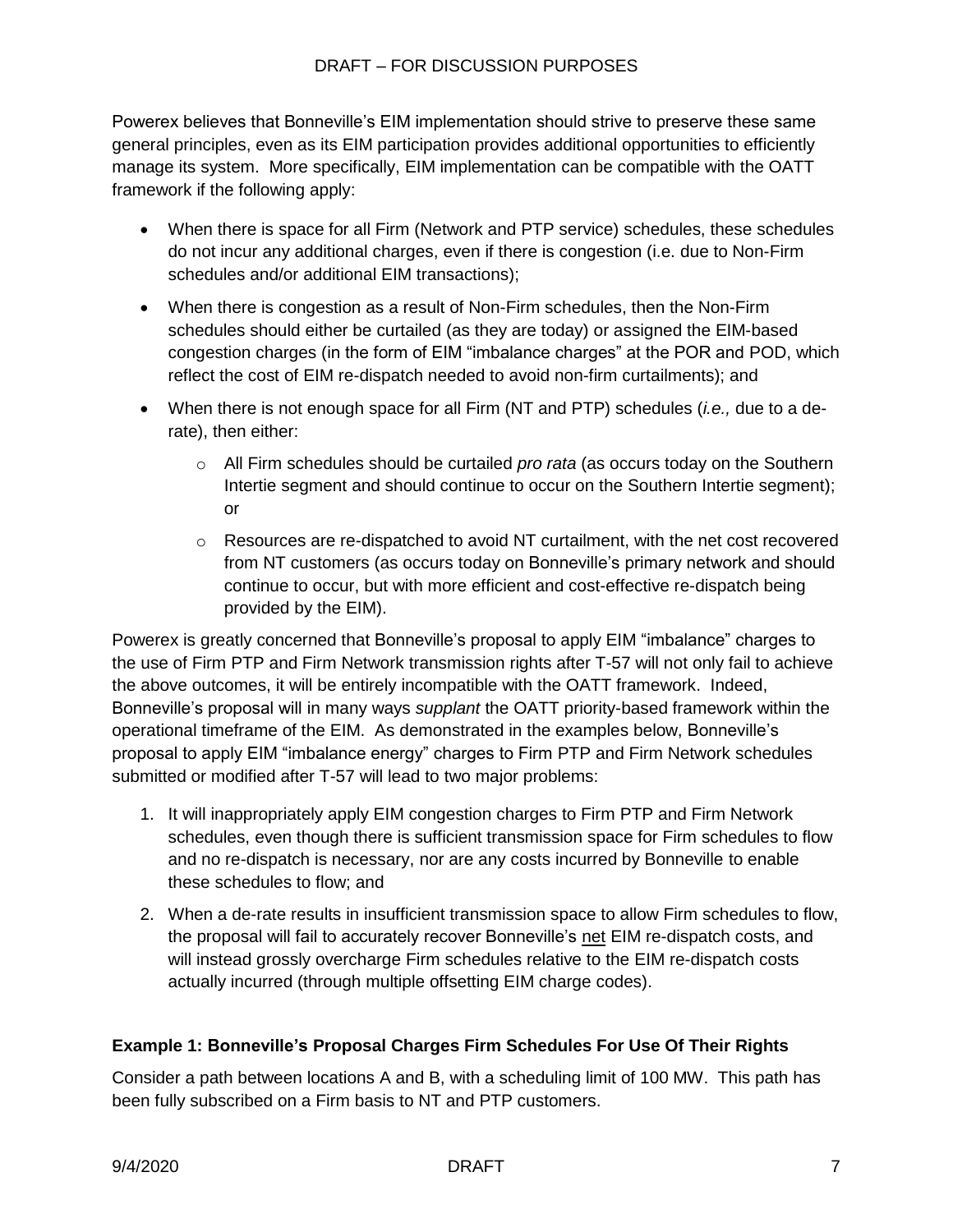Bonneville receives the following schedules on this path:

- Prior to T-57: 100 MW of Non-Firm PTP schedules are submitted.
- After T-57: 100 MW of Firm NT and PTP schedules are submitted.
- Bonneville relies on the EIM to resolve congestion.
- EIM prices are \$25/MWh at location A and \$30/MWh at location B.

If Bonneville were to treat schedules submitted after T-57 as "imbalances," and apply charges based on the EIM prices, the following result would occur:

- The Firm schedules would incur a net "imbalance" charge of \$500 $4$  (i.e. the cost of congestion / redispatch in the EIM)
- The Non-Firm schedules would not be curtailed, and would not incur any imbalance charges (i.e. would not incur any congestion / re-dispatch costs)

In this manner, the Non-Firm schedules cause congestion, but are not curtailed and do not bear any of the cost of the congestion and resulting redispatch costs they caused to be incurred. At the same time, the Firm schedules—which could be fully accommodated without causing congestion—are charged for the cost of relieving the congestion created by the Non-Firm schedule. The mere fact that the Non-Firm schedule was submitted prior to the EIM T-57 deadline is allowed to completely negate the service priority of the Firm transmission reservations.

### **Example 2: Bonneville's Proposal Allocates Re-Dispatch Costs To Firm Customers**

Now consider that the path is de-rated, with a reduced limit of 90 MW.

Bonneville receives the following schedules on this path:

- Prior to T-57: no schedules submitted
- After T-57: 100 MW of Firm NT and PTP schedules are submitted.
- Bonneville relies on the EIM to resolve congestion.

The EIM solution would include re-dispatch of resources to resolve the 10 MW of congestion on the path. The cost of this re-dispatch is  $$50.<sup>5</sup>$  However, under the "imbalance charge" proposal there is no mechanism for this re-dispatch cost to be recovered broadly from all NT customers, as occurs today. Instead, the only customers being charged under the "imbalance charge" approach are the specific customers that submit schedules on their Firm rights.

#### **Example 3: Bonneville's Proposal Over-Collects Actual Net Costs of Re-Dispatch**

<sup>4</sup> This would be settled as (1) a "positive energy imbalance" of 100 MW at the POR, and paid a price of \$25/MWh; and (2) a "negative energy imbalance" of 100 MW at the POD, and charged a price of \$30/MWh.

<sup>5</sup> Re-dispatch involves increasing the output of generation at the POD by 10 MW, at a cost of \$30/MWh, and reducing generation at the POR by 10 MW, which reduces bid-in production costs of \$25/MWh.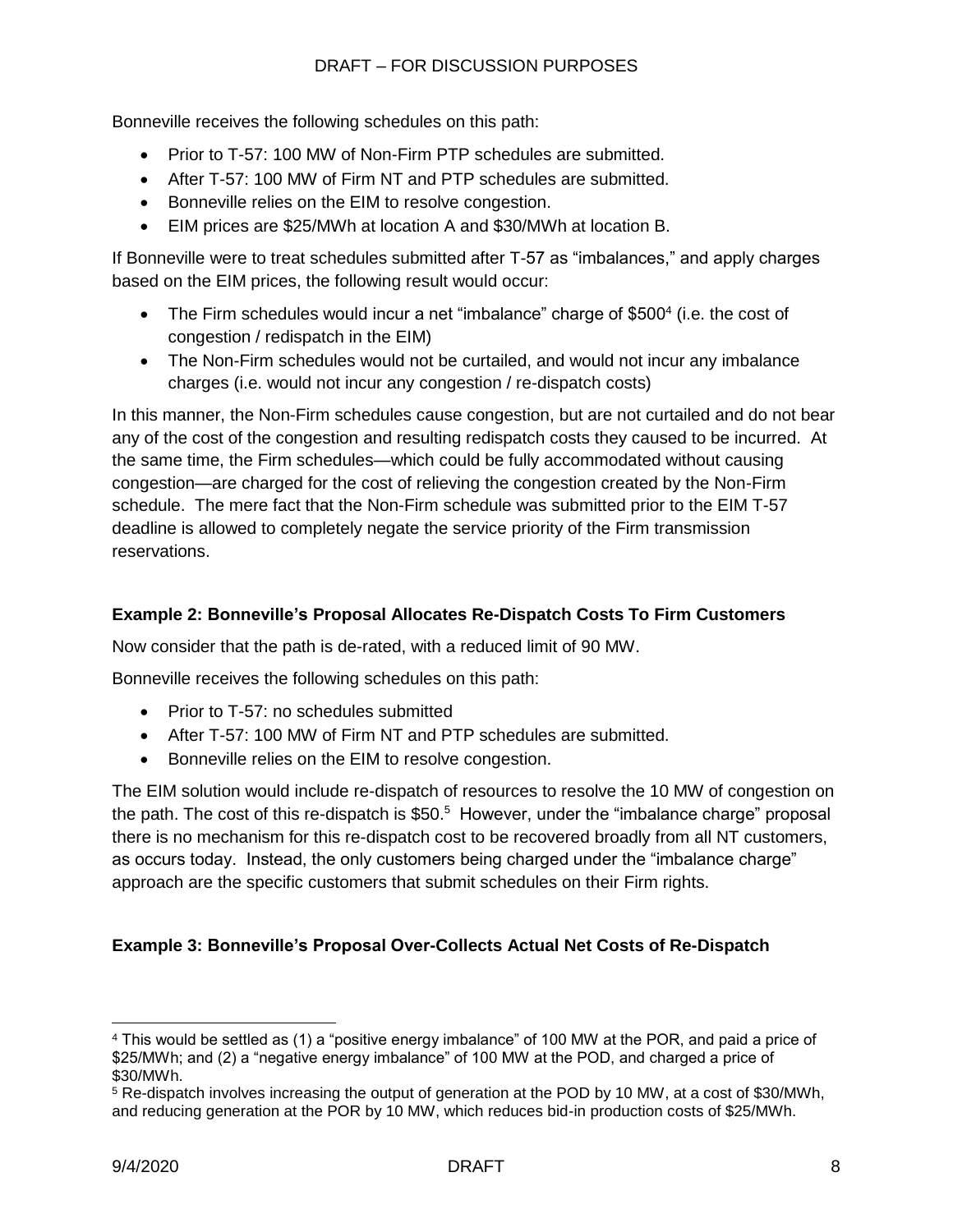Examining the actual application of "imbalance charges" in the above example reveals a further problem with this approach. The Firm NT and PTP schedules are not only charged for cost of the 10 MW of re-dispatch; the schedules are charged for the entire 100 MW scheduled after T-57.

That is, the Firm schedules will pay "imbalance" charges of \$500, exceeding the actual redispatch cost by tenfold. This overcollection will, in turn, be returned to Bonneville through a separate "neutrality" charge code and likely distributed to "measured demand". In other words, the application of imbalance charges not only improperly allocates re-dispatch costs to the Firm NT and PTP schedules on the de-rated path, but also shifts a potentially far larger amount of money from customers that use their Firm NT and PTP rights after T-57 to measured demand.



Notably, the cost allocation associated with the above example would be entirely different if the same 100 MW of Firm NT and PTP schedules were submitted *prior* to T-57. In that case, the very same cost of re-dispatching 10 MW would be borne by measured demand, and there would be no imbalance charges applied to the Firm schedules. This highlights that the appropriate allocation of re-dispatch costs *can* be achieved when Firm NT and PTP schedules are not treated as "imbalances" and subject to congestion charges. In addition, it reveals the arbitrariness of allowing the timing of schedule submissions drive the allocation of costs of redispatch to avoid curtailing NT customers.

The table below summarizes the above scenarios, and identifies (1) the outcomes that occur currently under the OATT; (2) the appropriate outcomes that *should* occur upon EIM implementation; and (3) the inappropriate outcomes that will occur if Bonneville treats Firm schedules as "energy imbalances" and applies congestion charges to such activity.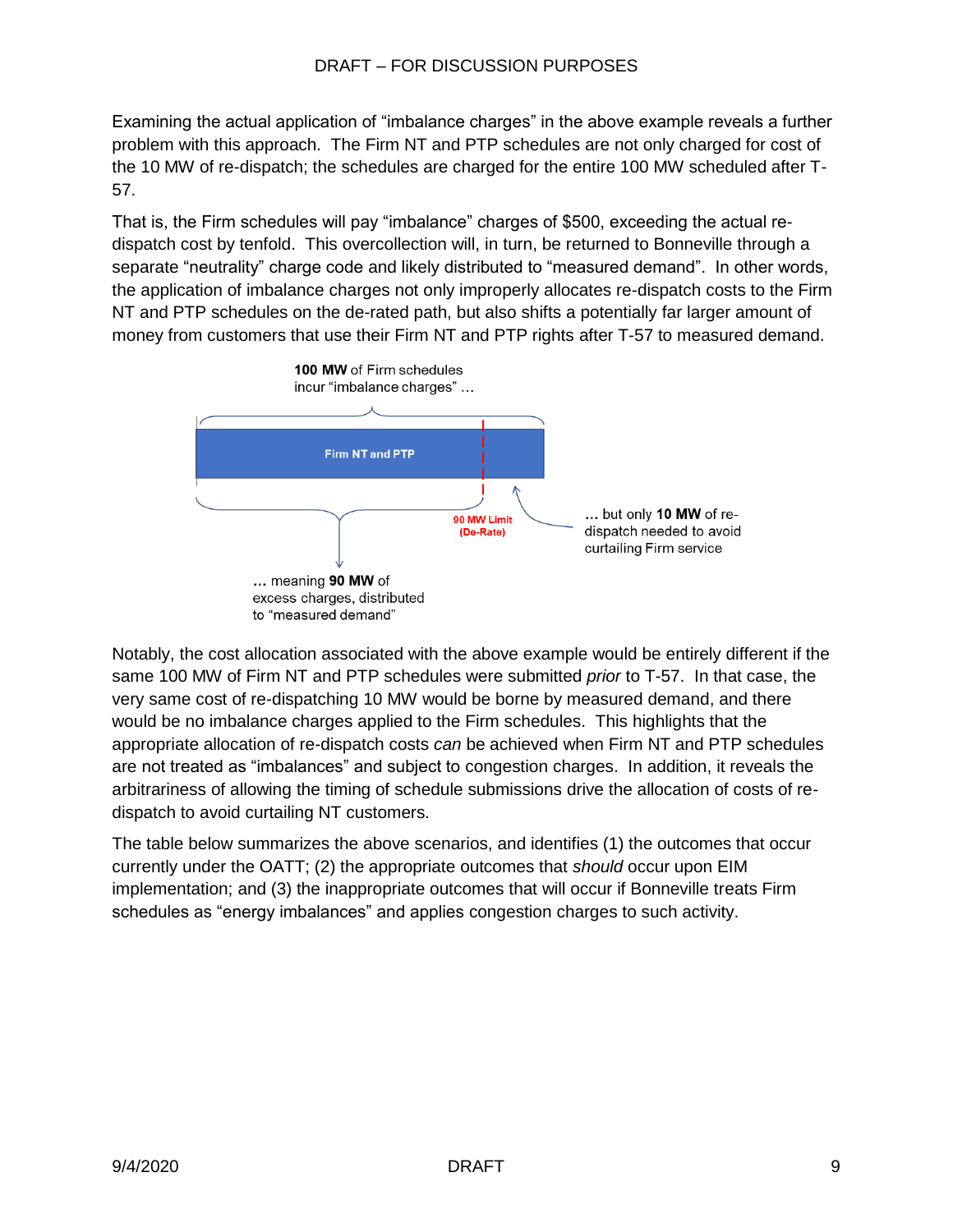#### DRAFT – FOR DISCUSSION PURPOSES



# **A Proposal To Ensure Bonneville Recovers Its Costs Consistent With OATT Principles**

The problematic outcomes discussed above *are not* the inevitable result of participating in the EIM, in and of itself. Rather, they are the product of the specific manner in which EIM-related charges between Bonneville and the CAISO (as EIM market operator) are translated into charges between Bonneville and its transmission customers. In particular, they are the product of applying different charges to different schedules based on the timing of schedule submission—before or after T-57—rather than on each schedule's OATT service priority.

Powerex believes a workable solution can be developed by first considering the specific activities that can be made more efficient through the EIM. These activities, described previously, include:

- Providing an opportunity for generators and loads located within Bonneville's service territory to choose to buy or sell energy on a sub-hourly basis, by being dispatched through the EIM;
- Efficiently balancing deviations in load and generation located within Bonneville's service territory; and
- Re-dispatch of resources to manage congestion and avoid curtailment of Firm NT load on Bonneville's primary network.

As indicated previously, these activities and potential benefits differ materially between Bonneville's primary network and the Southern Intertie segment. Consequently, Powerex believes Bonneville's approach to its EIM participation should be appropriately tailored to reflect these differences.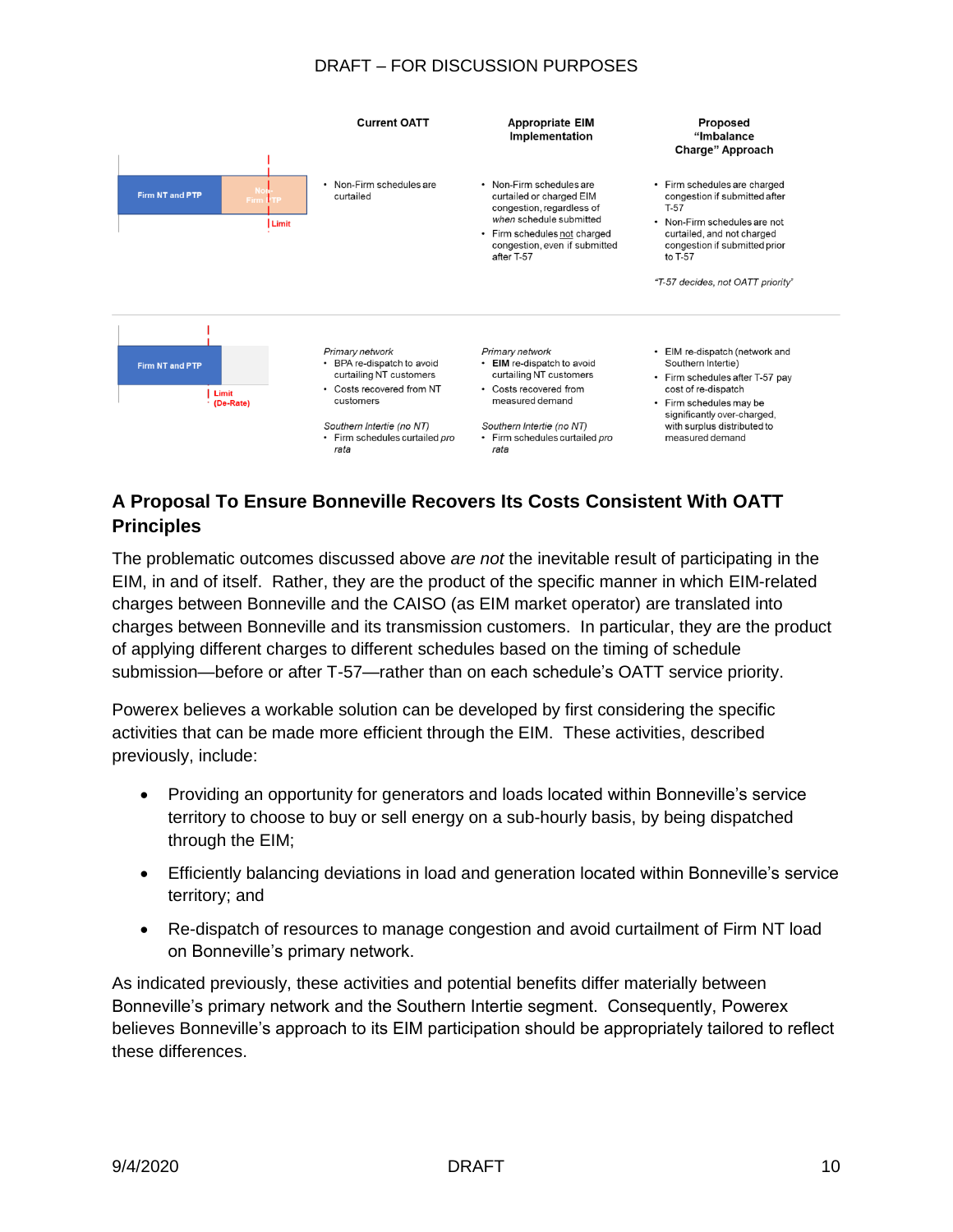#### *Recommended Approach: Primary Network*

On Bonneville's primary network, the EIM can substantially increase the efficiency of all realtime activity: intra-hour sales and purchases, generation and load imbalance service, and congestion re-dispatch. The key question is how can Bonneville more efficiently recover the EIM-related costs for those activities. For the first two categories of activity—intra-hour sales and purchases, and generation and load imbalances—Powerex believes that a "direct allocation" of EIM LMPs is both workable and efficient. EIM LMPs represent the most accurate available measure of the intra-hour value of energy, whether it is the value of energy sold by a supplier or the cost of energy needed to balance deviations in load or wind output.

Where the EIM is used to resolve congestion on Bonneville's primary network through redispatch of resources, however, the application of EIM LMPs to schedules submitted or changed after T-57 will not ensure recovery of Bonneville's net actual re-dispatch costs in a manner consistent with the OATT framework. In particular, such an approach would:

- Improperly allocate congestion re-dispatch costs to Firm schedules submitted after T-57;
- Fail to allocate congestion re-dispatch costs to Non-Firm schedules submitted before T-57; and
- To the extent re-dispatch was necessary to avoid curtailment of Firm NT load, this approach fails to allocate re-dispatch costs to all Firm NT load customers (through the rates for Firm NT service).

Powerex believes that these three critical flaws can be addressed by the following targeted modifications to Bonneville's initial proposal:

- 1. Similar to today, Bonneville should apply priority-based curtailments for all schedules submitted by T-57 before finalizing its EIM base schedules at T-40. This will help ensure that Bonneville's EIM base schedules are feasible, and it will also protect against the early submission of Non-Firm schedules on paths that are likely to be congested as a way to avoid responsibility for congestion charges.
- 2. Apply EIM-based "imbalance" charges, as initially proposed by Bonneville, but:
	- a. **Reverse** any congestion charges (based on the differential between the EIM LMPs at the POR and POD) of Firm NT and Firm PTP schedules submitted after T-57; and
	- b. **Apply** any congestion differential between the EIM LMPs at the POR and POD of any Non-Firm schedules submitted prior to T-57.

The reversal of EIM congestion charges to Firm NT and Firm PTP schedules (2.a, above) is critically necessary to reflect that, under the OATT, congestion re-dispatch costs are never allocated to Firm NT or Firm PTP service on the basis of individual entities' particular schedules or paths.

The additional application of any congestion differential of the EIM LMPs at the POR and POD of Non-Firm schedules submitted prior to T-57 is necessary to ensure that, consistent with the OATT framework, the consequences of congestion are applied first to Non-Firm schedules,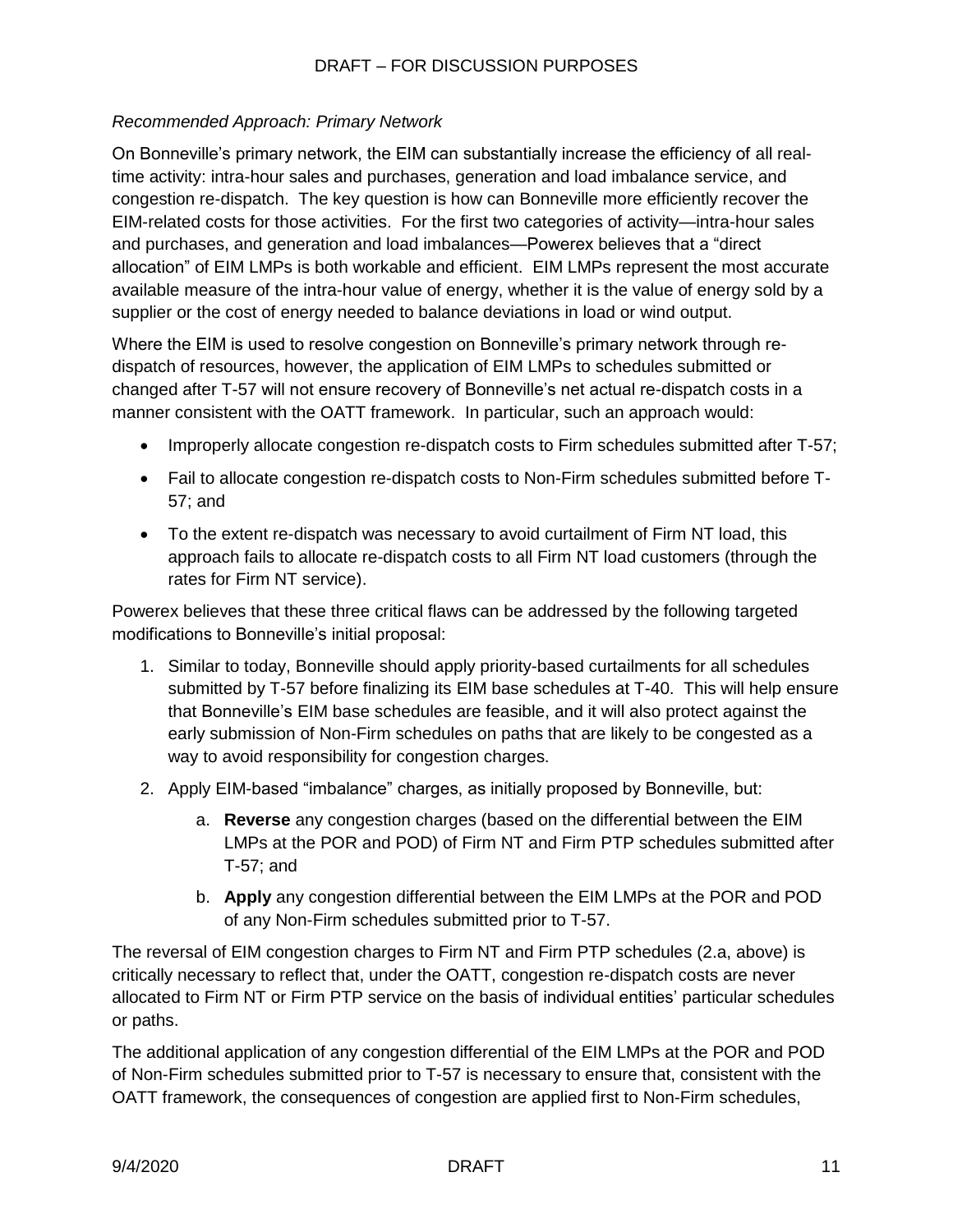regardless of when those Non-Firm schedules are submitted. The time that Non-Firm schedules are submitted does not alter their impact on congestion; consistent with cost causation principles, the time that Non-Firm schedules are submitted also must not alter their responsibility for recovering Bonneville's congestion re-dispatch costs.

Powerex notes that, in any given interval, the dollar value of the reversed congestion charges to Firm NT and Firm PTP schedules (2.a) may be greater or smaller than the dollar value of the additional charges to Non-Firm schedules (2.b). To the extent this results in a net deficit, it indicates that actual transmission capacity was less than the volume of Firm NT and Firm PTP schedules (*i.e.,* transmission facilities were de-rated). In that event, the net re-dispatch costs are appropriately allocated to all Firm NT customers (not just those that happened to schedule on the de-rated path). This will occur by allocating the net deficit amount to measured demand, with the aggregate accumulated amount of such charges recovered through subsequent rate determinations.

There may also be intervals in which the two adjustments proposed above result in a net surplus to Bonneville, indicating that the total quantity of Non-Firm schedules exceeded the quantity of re-dispatch needed to relieve congestion. Powerex does not believe this is a problem that must be addressed immediately, however, since:

- Congestion on the primary network has historically been infrequent;
- Bonneville will curtail schedules based on OATT priority at T-57, limiting the likelihood of congestion after T-57, and limiting the volume of Non-Firm schedules that will be charged congestion based on EIM LMPs; and
- Bonneville may track the extent of re-dispatch revenue overcollection from Non-Firm schedules to determine if further refinements are necessary.

Powerex emphasizes that its proposed combination of EIM congestion charge reversals to Firm NT and Firm PTP schedules and additional charges to Non-Firm schedules will not expose NT customers to "new" costs, or deny these customers any of the benefits of Bonneville's EIM participation. As a general matter, the bulk of congestion on Bonneville's transmission system arises when both Firm and Non-Firm customers seek to schedule deliveries. In these cases, the congestion charge reversals proposed by Powerex will be fully funded by the proposed charges to Non-Firm schedules. This means that the remaining costs will *at most* reflect the very limited cases of re-dispatch needed to avoid curtailment of Firm schedules. Powerex notes that such costs are very limited today, and Bonneville's EIM participation can be expected *to reduce those costs further* by finding more efficient re-dispatch solutions that use all participating resources.

Powerex believes the EIM may enable additional opportunities for Bonneville to enable incremental congestion management (beyond NT redispatch) to similarly avoid curtailment of Firm PTP schedules during transmission de-rates on the primary network. Powerex supports an exploration of the potential for Bonneville to provide such additional services, including discussion of approaches to ensure that the cost of such a new service is appropriately included in the rates for firm PTP transmission service.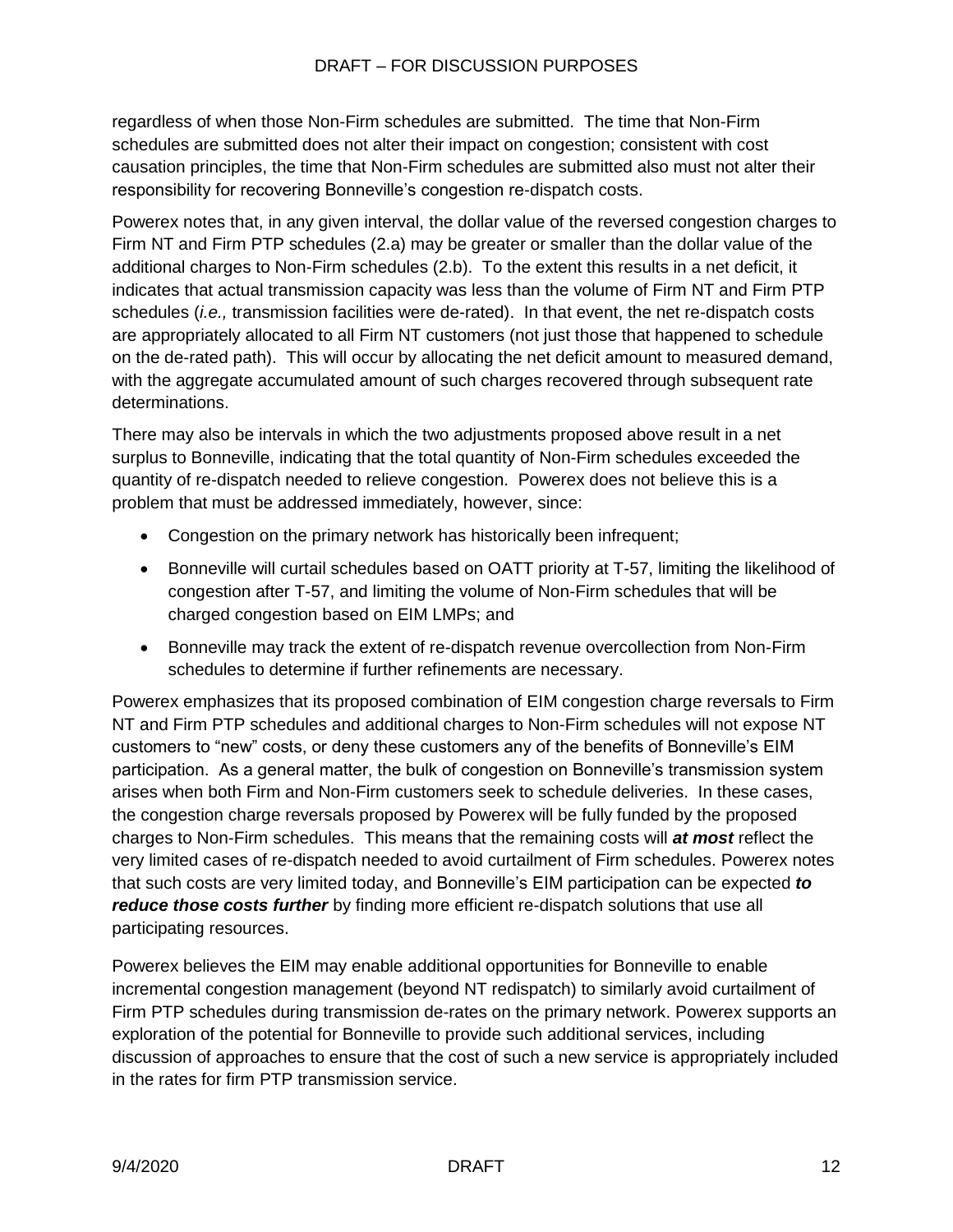#### *Recommended Approach: Southern Intertie Segment*

The Southern Intertie segment is used strictly to schedule transfers between Bonneville's primary network and external transmission systems. There is no generation or load located in Bonneville's Southern Intertie service area, significantly limiting the scope of activity that will change as a result of Bonneville's EIM participation. More specifically, there will be no EIM participating resources or loads located in the Southern Intertie segment. There also will be no load or generation imbalances on the Southern Intertie segment, obviating the need for Schedule 4 or Schedule 9 service. And while the Southern Intertie segment certainly experiences congestion, this is managed exclusively through curtailment of schedules; there is no Firm NT load on the Southern Intertie that needs to be protected from curtailment by redispatching resources.

The EIM will make it possible, at least in concept, to use resource re-dispatch to avoid curtailment of Non-Firm schedules (which Bonneville does not currently do). Powerex does not oppose this approach for congestion on Bonneville's primary network, since the EIM will already be required to perform re-dispatch to avoid curtailment of Firm NT schedules, and provided that the re-dispatch costs are appropriately recovered consistent with OATT principles. But Powerex strongly cautions Bonneville against using EIM re-dispatch to manage any congestion on the Southern Intertie, given the long-running challenges posed by the seams issues on those facilities. As has been extensively discussed in other forums, Non-Firm schedules on the Southern Intertie during hours of congestion are often the result of seams issues with the CAISO that enable these Non-Firm rights to flow ahead of Firm rights, subverting the OATT priority. If Bonneville were to use the EIM to re-dispatch resources to avoid curtailing Non-Firm schedules, it would exacerbate these seams issues, increasing the risk of harm while offering no potential upside benefit.

Powerex recommends that, on the Southern Intertie segment, Bonneville implement its EIM participation in the following manner:

- 1. Continue to rely exclusively on schedule curtailments, in order of OATT priority, to manage congestion on the Southern Intertie. This will avoid exacerbating existing seams issues, and also eliminate the need to recover any re-dispatch costs.
- 2. Amend Bonneville's tariff or otherwise clarify that EIM congestion charges will not apply to the Southern Intertie segment (*i.e.,* for POD and POR combinations of Big Eddy and NOB, John Day and COB, or John Day and Captain Jack). Since the first recommendation, above, ensures there will be no re-dispatch costs associated with Southern Intertie congestion, Bonneville will have no need to recover such costs from schedules on the Southern Intertie, and consequently there will be no need to apply any congestion charges to any Southern Intertie activity.
- 3. Ensure that EIM credits to Bonneville associated with a share of EIM transfer revenues on the Southern Intertie (*i.e.*, congestion rent received from the CAISO) are distributed to the Bonneville transmission customers (including Bonneville's power function) that made Firm PTP rights on the Southern Intertie available to the EIM.